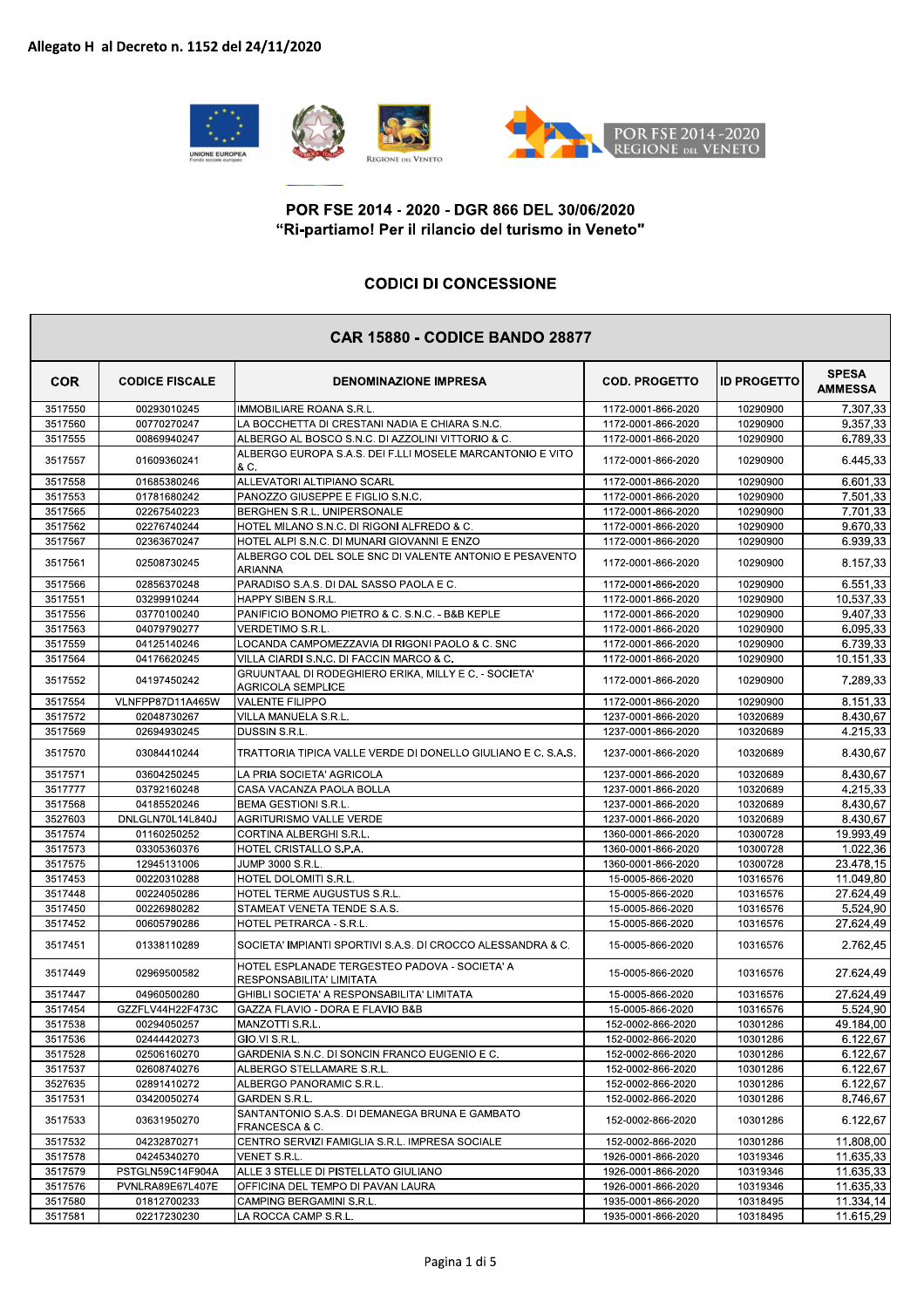| <b>COR</b>         | <b>CODICE FISCALE</b>                | <b>DENOMINAZIONE IMPRESA</b>                                                                           | <b>COD. PROGETTO</b>                     | <b>ID PROGETTO</b>   | <b>SPESA</b><br><b>AMMESSA</b>    |
|--------------------|--------------------------------------|--------------------------------------------------------------------------------------------------------|------------------------------------------|----------------------|-----------------------------------|
| 3517582            | 02575460239                          | PARC DUE S.P.A.                                                                                        | 1935-0001-866-2020                       | 10318495             | 11.615,29                         |
| 3517583            | 03425600230                          | LE PALME CAMPING SOCIETA' A RESPONSABILITA' LIMITATA                                                   | 1935-0001-866-2020                       | 10318495             | 11.615,29                         |
| 3517476            | 00807350285                          | SOCIETA' DEL MONTE GRANDE DI FRANCESCO PAPAFAVA E                                                      | 20-0001-866-2020                         | 10316047             | 8.740,80                          |
| 3517456            | 01836610277                          | <b>FRATELLI S.N.C.</b><br>LOCANDA AL PIAVE S.R.L                                                       | 20-0001-866-2020                         | 10316047             | 8.852.79                          |
| 3517470            | 01989980279                          | SIL DI MENGO E C. S.N.C.                                                                               | 20-0001-866-2020                         | 10316047             | 4.378.13                          |
| 3517459            | 02227100266                          | SOCIETA' AGRICOLA BELLESE GIACOMO & ENZO SOC.SEMPLICE                                                  | 20-0001-866-2020                         | 10316047             | 3.940,80                          |
| 3517467            | 03138510262                          | TERRA FERTILE SOCIETA' COOPERATIVA SOCIALE ONLUS                                                       | 20-0001-866-2020                         | 10316047             | 5.301,94                          |
| 3517474            | 03577590262                          | SOCIETA' AGRICOLA LE VIGNOLE FRANCESCO GRILLO E C.<br>SOCIETA' SEMPLICE                                | 20-0001-866-2020                         | 10316047             | 6.176,62                          |
| 3517469            | 03828920268                          | TAPA OLEARIA - SOCIETA' COOPERATIVA AGRICOLA                                                           | 20-0001-866-2020                         | 10316047             | 6.613,95                          |
| 3517458            | 04143490276                          | SOCIETA' AGRICOLA CODA DI GATTO DI FARAON LUCA                                                         | 20-0001-866-2020                         | 10316047             | 5.252,79                          |
| 3517477            | 04377550274                          | I LOVE PIAVE SOCIETA' A RESPONSABILITA' LIMITATA<br><b>SEMPLIFICATA</b>                                | 20-0001-866-2020                         | 10316047             | 6.343,04                          |
| 3517460            | 04480520263                          | <b>BIRRIFICIO BRADIPONGO S.R.L.</b>                                                                    | 20-0001-866-2020                         | 10316047             | 6.176,62                          |
| 3517468            | 04682620267                          | PRATI DI MESCHIO SOCIETA' AGRICOLA S.S.                                                                | 20-0001-866-2020                         | 10316047             | 7.704,21                          |
| 3517472            | 04878170267                          | PANTA REI SOCIETA' A RESPONSABILITA' LIMITATA SEMPLIFICATA                                             | 20-0001-866-2020                         | 10316047             | 5.905,71                          |
| 3517466            | 05084770261                          | CASA DELLO STUDENTE SRL                                                                                | 20-0001-866-2020                         | 10316047             | 7.704,20                          |
| 3517776            | 93038120270                          | ASSOCIAZIONE CULTURALE TEATRO DELLE ARANCE                                                             | 20-0001-866-2020                         | 10316047             | 4.378,13                          |
| 3517473            | BTTMGH77E69H823G                     | ABC TURISTICA DI BOTTER MARGHERITA                                                                     | 20-0001-866-2020                         | 10316047             | 5.905,71                          |
| 3517475<br>3517457 | CLLSNN63E69C388F<br>CRSNMR78D67G224D | <b>CELLA SUSANNA</b><br>COUNTRY HOUSE IL BUCANEVE                                                      | 20-0001-866-2020<br>20-0001-866-2020     | 10316047<br>10316047 | 5.468,38<br>8.740,80              |
| 3517462            | DLLKVN95S23H823H                     | SERVIZI TURISTICI DI DALLA PUPPA KEVIN                                                                 | 20-0001-866-2020                         | 10316047             | 5.905,71                          |
| 3517471            | FRDLRD71P08M089L                     | HOTEL CALVI DI FARDIN ALFREDO                                                                          | 20-0001-866-2020                         | 10316047             | 11.304,21                         |
| 3517464            | NTNPLA49M24D415V                     | <b>ANTONIAZZI PAOLO</b>                                                                                | 20-0001-866-2020                         | 10316047             | 4.815,46                          |
| 3517541            | 00304410277                          | VIANELLO VITTORIO S.P.A.                                                                               | 223-0001-866-2020                        | 10316624             | 14.221,60                         |
| 3517542            | 00330810276                          | MARINA DI VENEZIA - SOCIETA' PER AZIONI<br>SOCIETA' INCREMENTO TURISTICO LITORALE ADRIATICO S.I.T.L.A. | 223-0001-866-2020                        | 10316624             | 14.221,60                         |
| 3517545            | 00373980283                          | S.R.L IN SIGLA S.I.T.L.A. S.R.L.                                                                       | 223-0001-866-2020                        | 10316624             | 14.805,60                         |
| 3517540            | 00628770224                          | CAMPING EUROPA CAVALLINO S.R.L                                                                         | 223-0001-866-2020                        | 10316624             | 14.221,60                         |
| 3517539            | 00787710276                          | <b>TURISTICA GIMA S.R.L</b>                                                                            | 223-0001-866-2020                        | 10316624             | 14.221,60                         |
| 3517543<br>3517546 | 02276040272<br>03268700287           | CAMPING GARDEN PARADISO S.P.A.<br>CAMPING ITALY S.R.L                                                  | 223-0001-866-2020<br>223-0001-866-2020   | 10316624<br>10316624 | 14.221,60<br>9.549,60             |
| 3517547            | 03309750275                          | VILLAGGIO TURISTICO BERTON S.R.L.                                                                      | 223-0001-866-2020                        | 10316624             | 14.221,60                         |
| 3517549            | 07250020968                          | AURORE DEVELOPMENT S.P.A.                                                                              | 223-0001-866-2020                        | 10316624             | 14.805,60                         |
| 3517548            | 13054280154                          | VILLAGGIO TURISTICO INTERNAZIONALE S.R.L.                                                              | 223-0001-866-2020                        | 10316624             | 14.805,60                         |
| 3517589            | 02117470233                          | <b>LANAI S.R.L</b>                                                                                     | 2354-0001-866-2020                       | 10301860             | 15.327,11                         |
| 3517587            | 02812710230                          | QUARANTOTTO SNC DI FACCIOLI GIORGIO E C.                                                               | 2354-0001-866-2020                       | 10301860             | 3.810,54                          |
| 3517586<br>3517596 | 03046490235<br>03298760236           | HOTEL S.PIETRO S.R.L<br>AZIENDA AGRICOLA BRESAOLA DI BRESAOLA NICOLA E C. SS                           | 2354-0001-866-2020<br>2354-0001-866-2020 | 10301860<br>10301860 | 9.827,11<br>$\overline{9.827,11}$ |
| 3517600            | 03763670266                          | INNOVAZIONI S.R.L.                                                                                     | 2354-0001-866-2020                       | 10301860             | 16.127,11                         |
| 3517599            | 03784080230                          | AQUARDENS S.P.A.                                                                                       | 2354-0001-866-2020                       | 10301860             | 6.499,11                          |
| 3517598            | 04010830232                          | TECNOALCHE SERVICE S.A.S. DI IRENE MAGALINI & C.                                                       | 2354-0001-866-2020                       | 10301860             | 7.427,11                          |
| 3517595            | 04460590237                          | AGORA' S.A.S. DI GUERRERO HURTADO MARIA ALEXANDRA & C.                                                 | 2354-0001-866-2020                       | 10301860             | 6.043,43                          |
| 3517601            | 04602820237                          | G.M.V.C. SRLS                                                                                          | 2354-0001-866-2020                       | 10301860             | 4.971,43                          |
| 3517597            | 04726450234                          | PLUS GESTIONE SRLS                                                                                     | 2354-0001-866-2020                       | 10301860             | 4.971,43                          |
| 3517602<br>3517592 | BTOFBA81D18A341P<br>LVRBPN50L23Z614W | BIKE EXPERIENCE DI BOETI FABIO<br>HOTEL AURORA DI OLIVIERI BEPINO                                      | 2354-0001-866-2020<br>2354-0001-866-2020 | 10301860<br>10301860 | 9.827,11<br>8.926,54              |
| 3517588            | RGIMHL72R47L781B                     | AZ. AGR. SPIGOLO DI RIGO MICHELA                                                                       | 2354-0001-866-2020                       | 10301860             | 9.355,43                          |
| 3517594            | SMBGPL64C08B296N                     | B&B MIMOSA E LILLA' DI SEMBENINI GIAMPAOLO                                                             | 2354-0001-866-2020                       | 10301860             | 8.999,43                          |
| 3517486            | 00114570286                          | NEXTOUR S.R.L.                                                                                         | 35-0002-866-2020                         | 10319173             | 6.624,00                          |
| 3517483            | 02133060281                          | THERMAL HOTEL PROMOTION DI REVERENNA GIANCARLO & C.<br><b>S.A.S.</b>                                   | 35-0002-866-2020                         | 10319173             | 6.624,00                          |
| 3517487            | 02752620233                          | SAMPEI TOURS - S.R.L.                                                                                  | 35-0002-866-2020                         | 10319173             | 6.624,00                          |
| 3517484            | 03489780266                          | VALSANA SERVIZI SOCIETA' COOPERATIVA                                                                   | 35-0002-866-2020                         | 10319173             | 6.624,00                          |
| 3517488            | 03639440282                          | VENETA SERVIZI S.R.L.                                                                                  | 35-0002-866-2020                         | 10319173             | 6.624,00                          |
| 3517480            | 03894750235                          | KARLITALIA TOUR OPERATOR S.R.L.                                                                        | 35-0002-866-2020                         | 10319173             | 6.624,00                          |
| 3517481            | 04160630275                          | AGENZIA VIAGGI RALLO S.R.L.<br>TWENDE VIAGGI S.N.C. DI BORGATO ELISABETTA E MENETTO                    | 35-0002-866-2020                         | 10319173             | 6.624,00                          |
| 3517485            | 04958640288                          | CAMILLA                                                                                                | 35-0002-866-2020                         | 10319173             | 6.624,00                          |
| 3517478            | 05019960284                          | TARVISIUM - S.R.L.                                                                                     | 35-0002-866-2020                         | 10319173             | 6.624,00                          |
| 3517479<br>3517603 | MLCMHL66E42H823S<br>00884300377      | TAPAS VIAGGI DI MALOCCO MICHELA<br>S.I.V. - SOCIETA' IMMOBILIARE VENETA - S.R.L.                       | 35-0002-866-2020<br>3562-0001-866-2020   | 10319173<br>10316058 | 6.624,00<br>7.619,47              |
| 3517618            | 01694680271                          | S.A.S. TROPICAL DI NARDO ROSSANA & C.                                                                  | 3562-0001-866-2020                       | 10316058             | 7.619,47                          |
| 3517616            | 01954310510                          | DELTA S.R.L.                                                                                           | 3562-0001-866-2020                       | 10316058             | 7.619,47                          |
| 3517613            | 02046590275                          | ROSMARY S.A.S. DI WALLY RUZZA                                                                          | 3562-0001-866-2020                       | 10316058             | 3.809,73                          |
| 3517611            | 02871690273                          | HOTEL NETTUNO S.R.L.                                                                                   | 3562-0001-866-2020                       | 10316058             | 7.619,47                          |
| 3517610<br>3517621 | 03065190989<br>03090820279           | BAIA CAMPING VILLAGE S.R.L.<br><b>MARGI SRL</b>                                                        | 3562-0001-866-2020<br>3562-0001-866-2020 | 10316058<br>10316058 | 3.809,73<br>7.619,47              |
| 3517614            | 03246500270                          | HOTEL PICCADILLY S.R.L.                                                                                | 3562-0001-866-2020                       | 10316058             | 7.619,47                          |
| 3517606            | 03283420275                          | DAL PADOAN 2 S.R.L.                                                                                    | 3562-0001-866-2020                       | 10316058             | 3.809,73                          |
| 3517605            | 03470690276                          | HOTEL PINETA S.R.L.                                                                                    | 3562-0001-866-2020                       | 10316058             | 7.619,47                          |
|                    |                                      | Pagina 2 di 5                                                                                          |                                          |                      |                                   |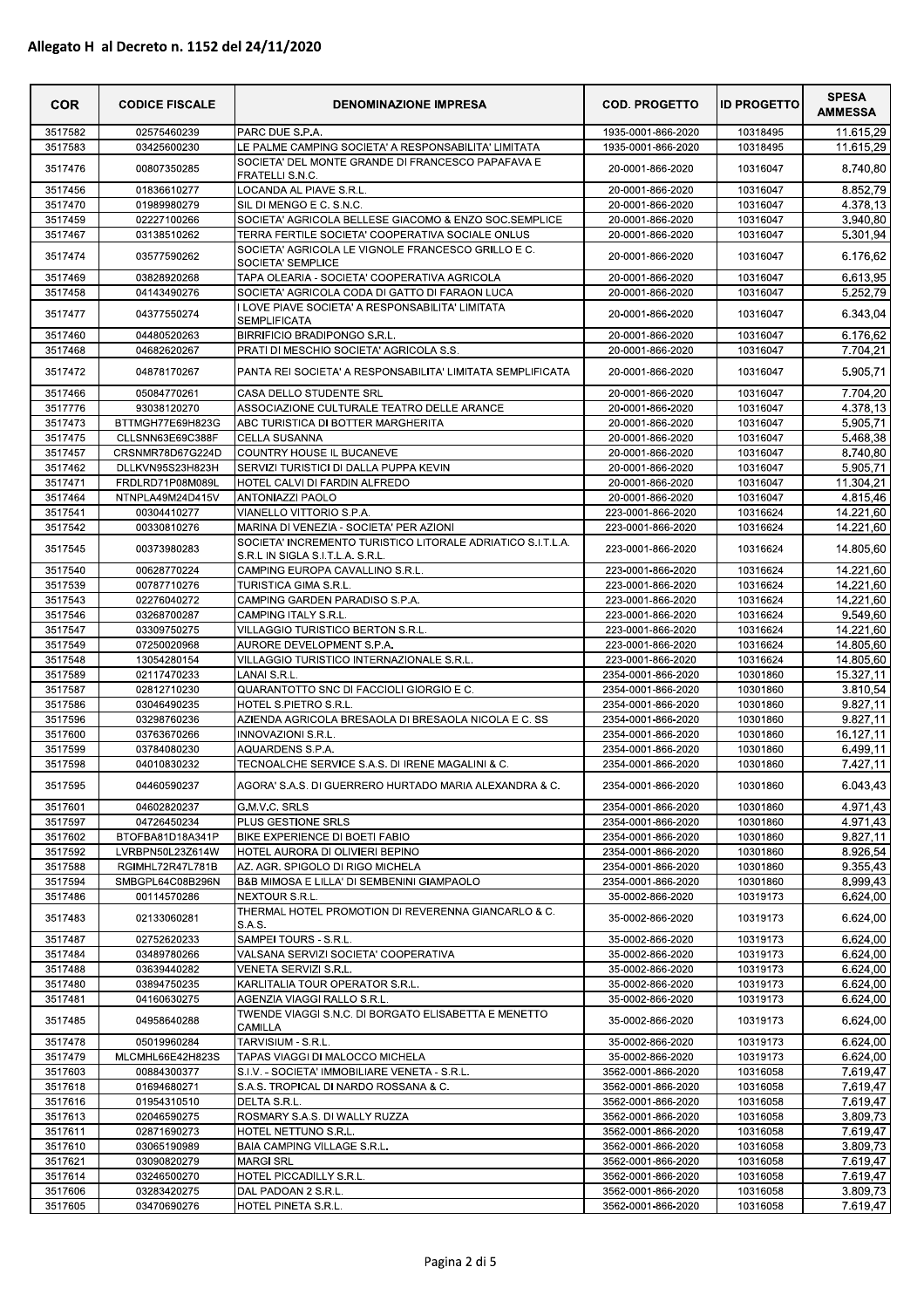| <b>COR</b>         | <b>CODICE FISCALE</b>                | <b>DENOMINAZIONE IMPRESA</b>                                               | <b>COD. PROGETTO</b>                     | <b>ID PROGETTO</b>   | <b>SPESA</b><br><b>AMMESSA</b> |
|--------------------|--------------------------------------|----------------------------------------------------------------------------|------------------------------------------|----------------------|--------------------------------|
| 3517620            | 03505400261                          | STELLA S.R.L                                                               | 3562-0001-866-2020                       | 10316058             | 3.809,73                       |
| 3517617            | 04080940275                          | GINO MENAZZA S.R.L.                                                        | 3562-0001-866-2020                       | 10316058             | 7.619,47                       |
| 3517607            | 04370420277                          | PECO S.R.L.                                                                | 3562-0001-866-2020                       | 10316058             | 3.809,73                       |
| 3517615            | 04437360268                          | POLICE S.R.L.                                                              | 3562-0001-866-2020                       | 10316058             | 3.809,73                       |
| 3517608            | 05044060282                          | BOSCOLO HOTEL S.R.L.                                                       | 3562-0001-866-2020                       | 10316058             | 7.619,47                       |
| 3517604<br>3517609 | BSCFBA66A01C638L<br>BSCLGU39R28C638X | <b>BOSCOLO FABIO CAMILETTO</b><br><b>BOSCOLO NATA LUIGI</b>                | 3562-0001-866-2020<br>3562-0001-866-2020 | 10316058<br>10316058 | 3.809,73                       |
| 3517612            | BTTSRA66L55C388I                     | <b>BETTIN SARA</b>                                                         | 3562-0001-866-2020                       |                      | 7.619,47<br>3.809,73           |
| 3517619            | MNZTNA75H43C388X                     | ALBERGO GERMANIA DI MENAZZA TANIA                                          | 3562-0001-866-2020                       | 10316058<br>10316058 | 7.619,49                       |
|                    |                                      | CONSORZIO PER LO SVILUPPO E LA GESTIONE DEGLI ARENILI                      |                                          |                      |                                |
| 3517630            | 00709960272                          | DELLA MARINA DI CAORLE - SOCIETA' CONSORTILE A<br>RESPONSABILITA' LIMITATA | 3708-0001-866-2020                       | 10301128             | 22.502,83                      |
| 3517625            | 01027030319                          | TOURING S.R.L.                                                             | 3708-0001-866-2020                       | 10301128             | 2.486,83                       |
| 3517632            | 01162910267                          | BIASUZZI S.P.A.                                                            | 3708-0001-866-2020                       | 10301128             | 23.140,17                      |
| 3517622            | 01954850267                          | ACQUAFOLLIE S.R.L.                                                         | 3708-0001-866-2020                       | 10301128             | 14.721,50                      |
| 3517624            | 02365990270                          | EREDI NICORA MARIO S.N.C. DI NICORA ALBERTO & C.                           | 3708-0001-866-2020                       | 10301128             | 2.596,17                       |
| 3517631            | 02518130279                          | PARK HOTEL PINETA S.R.L.                                                   | 3708-0001-866-2020                       | 10301128             | 2.814,83                       |
| 3527604            | 02608740276                          | ALBERGO STELLAMARE S.R.L.                                                  | 3708-0001-866-2020                       | 10301128             | 2.377,50                       |
| 3517629<br>3517626 | 03141560262<br>03454290275           | CENTRO VACANZE PRA' DELLE TORRI S.R.L.<br>CAORLE.IT S.R.L.                 | 3708-0001-866-2020<br>3708-0001-866-2020 | 10301128<br>10301128 | 32.214,83                      |
| 3517628            | 04038190270                          | CONSORZIO DI PROMOZIONE TURISTICA CAORLE E VENEZIA<br><b>ORIENTALE</b>     | 3708-0001-866-2020                       | 10301128             | 4.273,50<br>11.054,83          |
| 3517623            | FBRTMS72D14G914U                     | <b>FABRIS THOMAS</b>                                                       | 3708-0001-866-2020                       | 10301128             | 2.814,83                       |
| 3517633            | FRLRFL51R14C950G                     | <b>FURLANIS RAFFAELE</b>                                                   | 3708-0001-866-2020                       | 10301128             | 2.596,17                       |
| 3517779            | 01991210269                          | COMITATO PROVINCIALE U.N.P.L.I. DI TREVISO                                 | 3870-0001-866-2020                       | 10300343             | 15.612,53                      |
| 3517639            | 02419030263                          | EREDI DANIELI IVO S.N.C. DI DANIELI LUCA & C.                              | 3870-0001-866-2020                       | 10300343             | 19.116,53                      |
| 3517636            | 03860630262                          | <b>IMMAGINI DAL MONDO SRL</b>                                              | 3870-0001-866-2020                       | 10300343             | 4.573.13                       |
| 3517634            | 04282970260                          | GIUCHINA TOUR S.A.S. DI BATTISTUZZI GIORGIO & C.                           | 3870-0001-866-2020                       | 10300343             | 22.777,67                      |
| 3517637            | 04847570266                          | NEW BASE ZETA DI CIZETA S.R.L.S.                                           | 3870-0001-866-2020                       | 10300343             | 4.573,13                       |
| 3517635            | BZZMNC73L43F770R                     | FAROLD VIAGGI DI BOZZETTO MONICA                                           | 3870-0001-866-2020                       | 10300343             | 8.290,27                       |
| 3517638            | RBSLCU68S01A703M                     | CANOVA TOUR DI REBESCO LUCA                                                | 3870-0001-866-2020                       | 10300343             | 4.573.13                       |
| 3517642            | 00158490284                          | ANTONIANA SERVIZI S.R.L.                                                   | 4036-0001-866-2020                       | 10300622             | 11.223,11                      |
| 3517643            | 00333440287                          | SOCIETA' IMPRESE RISTORANTI ALBERGHI - S.I.R.A S.R.L.                      | 4036-0001-866-2020                       | 10300622             | 17.564,44                      |
| 3517640            | 02264800232                          | IL CASTELLO DI BEVILACQUA S.A.S. DI ISEPPI ROBERTO E C.                    | 4036-0001-866-2020                       | 10300622             | 13.355,11                      |
| 3517645            | 02644530277                          | ROCCA DEI LEONI SRL                                                        | 4036-0001-866-2020                       | 10300622             | 14.940,44                      |
| 3517644            | 03535430270                          | ALCOVA DEL DOGE SNC DI CAZZIN S. & MAZZER M.                               | 4036-0001-866-2020                       | 10300622             | 16.197,78                      |
| 3517648            | 03613350275                          | 2 G S.N.C. DI PEGORER MICHELA E C.                                         | 4036-0001-866-2020                       | 10300622             | 16.635,11                      |
| 3517641<br>3517647 | 04590540268<br>CSTLSR70M44F443U      | VERDI S.R.L.<br>COSTA ALESSIA IRENE MARIA MARINA                           | 4036-0001-866-2020<br>4036-0001-866-2020 | 10300622<br>10300622 | 19.805,78<br>14.885,78         |
| 3517646            | VNZMYD73H65G224H                     | AZIENDA AGRICOLA CA' ZEN DI AVANZO MARY ADELAIDE                           | 4036-0001-866-2020                       | 10300622             | 14.448,44                      |
| 3517651            | 00055910251                          | HOTEL ARGENTINA S.R.L.                                                     | 4057-0003-866-2020                       | 10319422             | 7.058.66                       |
| 3517654            | 00063920250                          | HOTEL CORTINA S.R.L.                                                       | 4057-0003-866-2020                       | 10319422             | 7.058,66                       |
| 3517652            | 00242140259                          | MILAR - S.R.L.                                                             | 4057-0003-866-2020                       | 10319422             | 7.058,66                       |
| 3517653            | 00280590258                          | HOTEL TRIESTE S.R.L.                                                       | 4057-0003-866-2020                       | 10319422             | 7.058,66                       |
| 3517660            | 00731420253                          | GREEN HOTEL S.A.S. DI ADRIANO LORENZI E C.                                 | 4057-0003-866-2020                       | 10319422             | 7.058,66                       |
| 3517659            | 00829280254                          | COSTA BELA S.R.L                                                           | 4057-0003-866-2020                       | 10319422             | 7.058,66                       |
| 3517656            | 02982210300                          | FINCOS GESTIONI S.R.L.                                                     | 4057-0003-866-2020                       | 10319422             | 7.058,66                       |
| 3517655            | MSSLRA65L50A266T                     | MEUBLE' VILLA NEVE DI MOSSI LAURA                                          | 4057-0003-866-2020                       | 10319422             | 7.058,66                       |
| 3517650            | ZRDLEI68H28G642K                     | HOTEL VILLA ALPINA DI Z.ELIO                                               | 4057-0003-866-2020                       | 10319422             | 7.058,66                       |
| 3517662            | 00910380278                          | S.I.G.A.T. SOCIETA' ITALIANA GESTIONE ALBERGHI E TURISMO<br>S.R.L.         | 4135-0001-866-2020                       | 10316695             | 16.704,00                      |
| 3517665            | 02184500276                          | NUOVA MESTRE S.N.C. DI CALZAVARA FRANCO E C.                               | 4135-0001-866-2020                       | 10316695             | 13.182,00                      |
| 3527605            | 03978470270                          | HNH HOSPITALITY S.P.A.                                                     | 4135-0001-866-2020                       | 10316695             | 35.072,00                      |
| 3517664            | 05096830285                          | EL RUSTEGO SRL                                                             | 4135-0001-866-2020                       | 10316695             | 13.360,00                      |
| 3517663            | BNZTZN56A23L736K                     | BENZON TIZIANO - HOTEL SAN CARLO                                           | 4135-0001-866-2020                       | 10316695             | 10.242,00<br>29.304.00         |
| 3517675<br>3517667 | 02223240272<br>03079470278           | VILLA GIUSTINIAN S.R.L.<br>OBIETTIVO LINGUA S.R.L.                         | 4167-0001-866-2020                       | 10319695             | 6.572,00                       |
| 3517672            | 03150630279                          | GEST.IT. S.R.L.                                                            | 4167-0001-866-2020<br>4167-0001-866-2020 | 10319695<br>10319695 | 33.280.00                      |
| 3517668            | 03624770271                          | DESMAN S.R.L. VILLA ISABELA HOTEL                                          | 4167-0001-866-2020                       | 10319695             | 3.552,00                       |
| 3517676            | 03633530278                          | ONOR S.R.L.                                                                | 4167-0001-866-2020                       | 10319695             | 18.420,00                      |
| 3517666            | 03940530276                          | HOTEL LA RESCOSSA S.R.L. UNIPERSONALE                                      | 4167-0001-866-2020                       | 10319695             | 20.252,00                      |
| 3517670            | 04270960273                          | PARK HOTEL AI PINI OSPITARE S.R.L                                          | 4167-0001-866-2020                       | 10319695             | 27.096,00                      |
| 3517671            | 04378020277                          | <b>BEBLUE S.R.L.</b>                                                       | 4167-0001-866-2020                       | 10319695             | 5.252,00                       |
| 3517673            | BLZBTL61H41F904C                     | C.V.V. DI BOLZONELLA BERTILLA                                              | 4167-0001-866-2020                       | 10319695             | 2.812,00                       |
| 3517674            | FRNTNA79M42D325L                     | BUENA ESPERANZA DI FRANCESCHIN TANIA                                       | 4167-0001-866-2020                       | 10319695             | 2.156,00                       |
| 3517680            | 03546780275                          | ALLOGGIARE A VENEZIA S.A.S. DI MAGRINI P. & C.                             | 4358-0001-866-2020                       | 10301130             | 11.300,50                      |
| 3527606            | 04245340270                          | VENET S.R.L.                                                               | 4358-0001-866-2020                       | 10301130             | 10.300,50                      |
| 3517679            | 04545650238                          | FORYOU S.R.L.                                                              | 4358-0001-866-2020                       | 10301130             | 16.300,50                      |
| 3517678            | 04566350270                          | LACHIAVEDORO SRLS                                                          | 4358-0001-866-2020                       | 10301130             | 11.300,50                      |
| 3517682            | FFFRRT62A70L736R                     | PASSEPARTOUT DI FOFFANO ROBERTA                                            | 4358-0001-866-2020                       | 10301130             | 9.800,50                       |
| RIFIUTATA*         | MNZKTA78B43G914V                     | <b>MANZATO KATIA</b>                                                       | 4358-0001-866-2020                       | 10301130             |                                |
| 3517677            | PNNDRA91P04F241R                     | PANNETTO DARIO                                                             | 4358-0001-866-2020                       | 10301130             | 10.800,50                      |
| 3517681            | TNGVNT81B41L736Q                     | <b>TIENGO VALENTINA</b>                                                    | 4358-0001-866-2020                       | 10301130             | 16.300,50                      |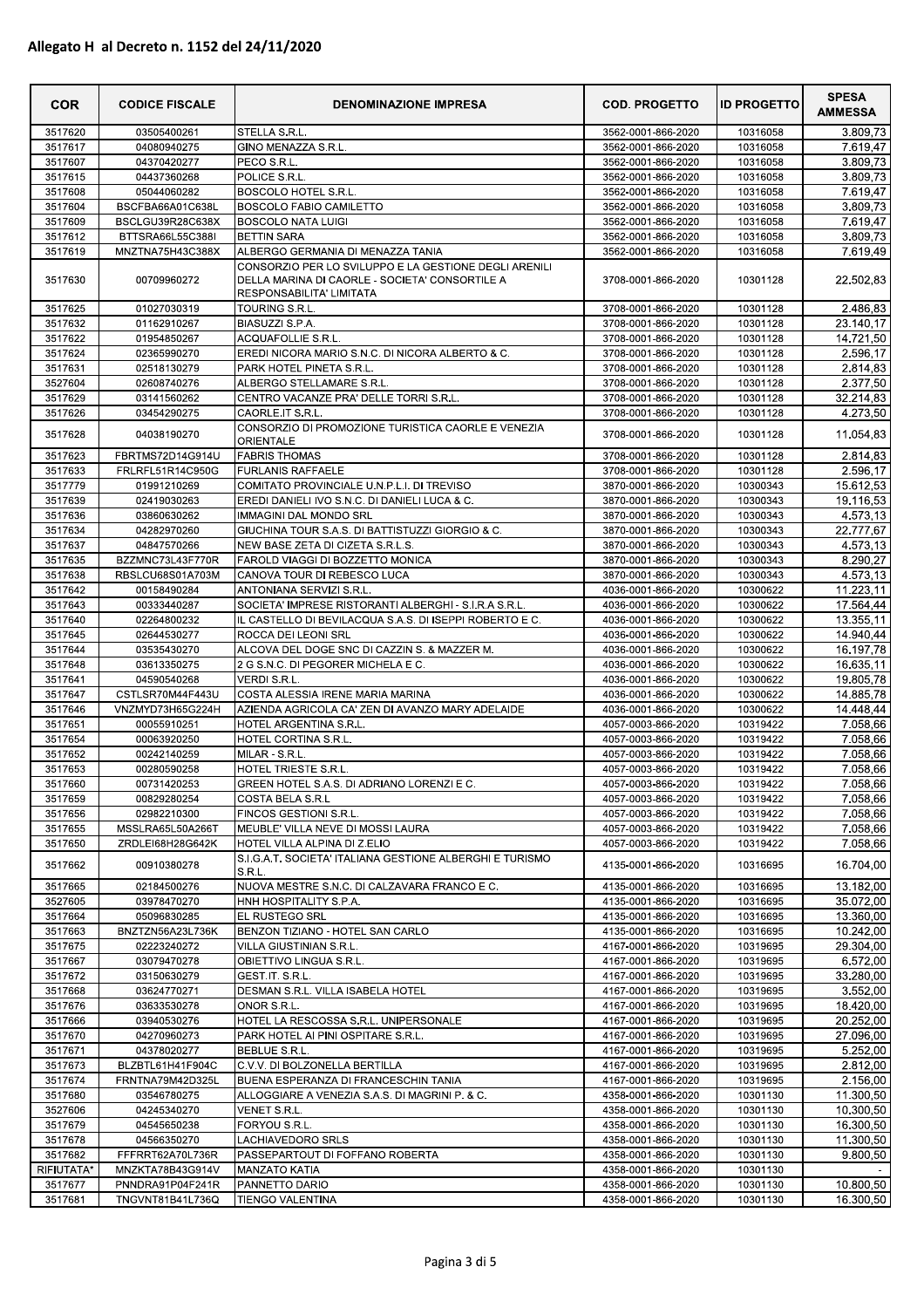| <b>COR</b>         | <b>CODICE FISCALE</b>                | <b>DENOMINAZIONE IMPRESA</b>                                                              | <b>COD. PROGETTO</b>                     | <b>ID PROGETTO</b>   | <b>SPESA</b><br><b>AMMESSA</b> |
|--------------------|--------------------------------------|-------------------------------------------------------------------------------------------|------------------------------------------|----------------------|--------------------------------|
| 3517690            | 00864500244                          | CE.M.A.T. CENTRO MONTANO DI AGRICOLTURA E TURISMO<br>SOCIETA' COOPERATIVA                 | 4400-0001-866-2020                       | 10300171             | 500,00                         |
| 3517691            | 01659480246                          | DAL CENGIO TOURS S.A.S. DI DAL CENGIO PAOLO & C.                                          | 4400-0001-866-2020                       | 10300171             | 4.000,00                       |
| 3517704            | 01682530249                          | DA GEK DI PAOLA RADER & C. S.N.C.                                                         | 4400-0001-866-2020                       | 10300171             | 500,00                         |
| 3517687            | 01995910229                          | RSN - RICERCHE E STUDI NATURALISTICI BIOSPHAERA SOCIETA'<br>COOPERATIVA SOCIALE           | 4400-0001-866-2020                       | 10300171             | 28.924,00                      |
| 3517705            | 02153840984                          | VIAGGI E MIRAGGI - SOCIETA' COOPERATIVA SOCIALE - ONLUS                                   | 4400-0001-866-2020                       | 10300171             | 1.200,00                       |
| 3517693            | 02559130063                          | <b>VIAGGI DI MONIKA SRL</b>                                                               | 4400-0001-866-2020                       | 10300171             | 20.000,00                      |
| 3517692            | 03658500248                          | HOTEL MIRAMONTI S.R.L.                                                                    | 4400-0001-866-2020                       | 10300171             | 9.000,00                       |
| 3517702            | 03817420247                          | EASY TO GO VIAGGI E TURISMO SAS DI GIOVANNI VERGEAT E C.                                  | 4400-0001-866-2020                       | 10300171             | 8.000,00                       |
| 3517698<br>3517697 | 03959620240<br>04031320247           | LA CASA DEI LUMI S.A.S. DI FAVERO MARCO & C.<br>LA LOCANDA S.R.L                          | 4400-0001-866-2020<br>4400-0001-866-2020 | 10300171<br>10300171 | 1.500,00<br>3.000,00           |
| 3517701            | 05097050289                          | SFB SOCIETA' AGRICOLA S.R.L.                                                              | 4400-0001-866-2020                       | 10300171             | 5.500,00                       |
| 3517699            | 93030700236                          | THE LANDMARK TRUST                                                                        | 4400-0001-866-2020                       | 10300171             | 4.000,00                       |
| 3517683            | BRNPLA59C06L840D                     | <b>BRUNELLO PAOLO</b>                                                                     | 4400-0001-866-2020                       | 10300171             | 2.000,00                       |
| 3517695            | BRTMHL59M68L551J                     | FRAMI TOUR DI BERTOLDI MICHELA PAOLA                                                      | 4400-0001-866-2020                       | 10300171             | 8.000,00                       |
| 3517686<br>3517696 | BSSMRN79H06L840A<br>CDRFNC92H29L840L | <b>BASSETTO MORENO</b><br>ANTICO BROLO LOCAZIONE TURISTICA DI CAODURO FRANCESCO           | 4400-0001-866-2020<br>4400-0001-866-2020 | 10300171<br>10300171 | 500,00<br>500,00               |
|                    |                                      | <b>ALBERTO</b>                                                                            |                                          |                      |                                |
| 3517685<br>3517703 | CNANTR75M19E864H<br>CSSLLM58B54H783G | THE BROTHER DI CANE' NIKITA RENATO<br><b>MAGICO VIAGGI DI CASSIN ELIA</b>                 | 4400-0001-866-2020<br>4400-0001-866-2020 | 10300171<br>10300171 | 5.500,00<br>6.000,00           |
| 3517694            | CVNCLD75S50A459A                     | CAVINATO CLAUDIA                                                                          | 4400-0001-866-2020                       | 10300171             | 3.000,00                       |
| 3517684            | FRNGNN71P06L949A                     | <b>FERIANI GIOVANNI</b>                                                                   | 4400-0001-866-2020                       | 10300171             | 5.000,00                       |
| 3517689            | KMYLNO81M48Z138J                     | KAMYANSKA OLENA                                                                           | 4400-0001-866-2020                       | 10300171             | 5.000,00                       |
| 3517688            | SNCFNC87B11L840P                     | ANTICA PUSTERLA RELAIS DE CHARME DI SAONCELLA FRANCESCO                                   | 4400-0001-866-2020                       | 10300171             | 3.500,00                       |
| RIFIUTATA*         | VGNMHL84D64A459A                     | <b>VIGNATO MICHELA</b>                                                                    | 4400-0001-866-2020                       | 10300171             |                                |
| 3517700            | ZRPDNL74T53L840D                     | ZARPELLON DANIELA                                                                         | 4400-0001-866-2020                       | 10300171             | 3.500,00                       |
| 3517523<br>3517499 | 00035410232<br>00140480229           | RISTORANTE OLIVO S.A.S. DI ARIES HOSPITALITY S.R.L.<br>CO.TI. RESTAURANTS S.R.L.          | 47-0001-866-2020<br>47-0001-866-2020     | 10289798<br>10289798 | 4.239,00<br>4.239,00           |
| 3517502            | 00220130231                          | ACCADEMIA S.R.L.                                                                          | 47-0001-866-2020                         | 10289798             | 4.239,00                       |
| 3517522            | 00345290233                          | <b>OPITERGIUM SRL</b>                                                                     | 47-0001-866-2020                         | 10289798             | 4.239,00                       |
| 3517505            | 00543220248                          | VENETA ALBERGHI S.P.A.                                                                    | 47-0001-866-2020                         | 10289798             | 4.239,00                       |
| 3517511            | 00712790393                          | CISALPINA FINANZIARIA SOCIETA' A RESPONSABILITA' LIMITATA                                 | 47-0001-866-2020                         | 10289798             | 4.239,00                       |
| 3517517<br>3517507 | 00723340238<br>00802300236           | HOTEL FIRENZE SRL<br>HOTEL BOLOGNA S.R.L.                                                 | 47-0001-866-2020<br>47-0001-866-2020     | 10289798<br>10289798 | 4.239,00<br>4.239,00           |
| 3517516            | 00973140239                          | HOTEL TRIESTE S.N.C. DI SERGIO QUIRICONI E C. CON SIGLA<br>HOTEL TRIESTE S.N.C.           | 47-0001-866-2020                         | 10289798             | 4.239,00                       |
| 3517518            | 01534870231                          | HOTEL COLOMBA D'ORO S.P.A.                                                                | 47-0001-866-2020                         | 10289798             | 4.239,00                       |
| 3517513            | 01806500235                          | HOTEL TURISMO DI BOSCOLO GIOVANNI E C. S.N.C.                                             | 47-0001-866-2020                         | 10289798             | 4.239.00                       |
| 3517492            | 01917380220                          | LA COSTA IN BRA' S.R.L.                                                                   | 47-0001-866-2020                         | 10289798             | 4.239,00                       |
| 3517489            | 02019960232                          | AGEA S.R.L.                                                                               | 47-0001-866-2020                         | 10289798             | 4.239,00                       |
| 3517509<br>3517501 | 02071930230<br>02217940234           | INTERNATIONAL EUROPE HOTEL S.R.L.<br>GESAL S.N.C. DI GHELLI SANTULIANA MAURIZIO E STEFANO | 47-0001-866-2020<br>47-0001-866-2020     | 10289798<br>10289798 | 4.239,00<br>4.239,00           |
| 3517512            | 02485590232                          | SERVICE CENTER CATULLO S.R.L.                                                             | 47-0001-866-2020                         | 10289798             | 4.239,00                       |
| 3517520            | 02540540222                          | CASA MAZZANTI S.R.L.                                                                      | 47-0001-866-2020                         | 10289798             | 4.234,00                       |
| 3517495            | 02691730234                          | HOTEL VERONA S.R.L.                                                                       | 47-0001-866-2020                         | 10289798             | 4.239,00                       |
| 3517496            | 02795010236                          | MALASPINA S.R.L.                                                                          | 47-0001-866-2020                         | 10289798             | 4.239,00                       |
| 3517521            | 03184230237                          | HOTEL GIBERTI S.R.L.                                                                      | 47-0001-866-2020                         | 10289798<br>10289798 | 4.239,00<br>4.239,00           |
| 3517515<br>3517519 | 03215230230<br>03289730230           | LEOPARDI SMS S.R.L.<br>SAN PIETRO HOTEL S.R.L.                                            | 47-0001-866-2020<br>47-0001-866-2020     | 10289798             | 4.239,00                       |
| 3517494            | 03395030236                          | MONTRESOR GROUP S.R.L.                                                                    | 47-0001-866-2020                         | 10289798             | 4.239,00                       |
| 3517500            | 03410010239                          | PIAZZA ERBE 30 S.R.L.                                                                     | 47-0001-866-2020                         | 10289798             | 4.239,00                       |
| 3517506            | 03429050234                          | WEST POINT S.R.L.                                                                         | 47-0001-866-2020                         | 10289798             | 4.239,00                       |
| 3517503            | 03561210232                          | SWEET DREAM S.R.L.                                                                        | 47-0001-866-2020                         | 10289798             | 4.239,00                       |
| 3517514            | 03978470270                          | HNH HOSPITALITY S.P.A.                                                                    | 47-0001-866-2020                         | 10289798             | 4.239,00                       |
| 3517497<br>3517491 | 04059220238<br>04200200238           | CAFFE' MEZZAPARTE S.R.L.<br>EGS WELCOME S.R.L.                                            | 47-0001-866-2020<br>47-0001-866-2020     | 10289798<br>10289798 | 4.239,00<br>4.239,00           |
| 3517493            | 04235710235                          | MONTAGNANA LUIGI & C. SNC                                                                 | 47-0001-866-2020                         | 10289798             | 4.239,00                       |
| 3517490            | 04527130233                          | HOTEL BRANDOLI SNC DI STEFANO E ANDREA BRANDOLI                                           | 47-0001-866-2020                         | 10289798             | 4.239,00                       |
| 3517504            | 04620850232                          | HOTEL TOURING VERONA S.R.L.                                                               | 47-0001-866-2020                         | 10289798             | 4.239,00                       |
| 3517508            | 07343981218                          | NAPOLI FOOD S.R.L. A CAPITALE RIDOTTO                                                     | 47-0001-866-2020                         | 10289798             | 4.239,00                       |
| 3517510<br>3517498 | CRCMBL51T42B402Y<br>TBONCL59B21C286F | HOTEL BARETA DI CARCERERI AMABILE<br>SAN ZENO VERONA DI TOBIA NICOLO'                     | 47-0001-866-2020<br>47-0001-866-2020     | 10289798<br>10289798 | 4.239,00<br>4.239,00           |
| 3517717            | 01461280271                          | SOCIETA' ITALIANA GESTIONE ATTIVITA' TURISTICHE - S.I.G.A.T.                              | 4887-0001-866-2020                       | 10319242             | 11.133,60                      |
| 3517713            | 01832550261                          | SOCIETA' A RESPONSABILITA' LIMITATA<br>LOCANDA MONTE GRAPPA DI VEDOVOTTO N. & C. - S.A.S. | 4887-0001-866-2020                       | 10319242             | 5.566,80                       |
| 3517710            | 02315520268                          | VIA ROMA BOTTEGA D'ARTE DI SANTARELLI IVANA & MASSIMO SNC                                 | 4887-0001-866-2020                       | 10319242             | 5.566,80                       |
| 3517718            | 03259350241                          | <b>CANIL VIAGGI SRL</b>                                                                   | 4887-0001-866-2020                       | 10319242             | 5.566,80                       |
| 3517715            | 03451800266                          | G.M. MONFUMO DI MENEGON G. & C. S.N.C.                                                    | 4887-0001-866-2020                       | 10319242             | 5.566,80                       |
| 3517716            | 03550620268                          | <b>GARDEN RELAIS S.R.L.</b>                                                               | 4887-0001-866-2020                       | 10319242             | 16.700,40                      |